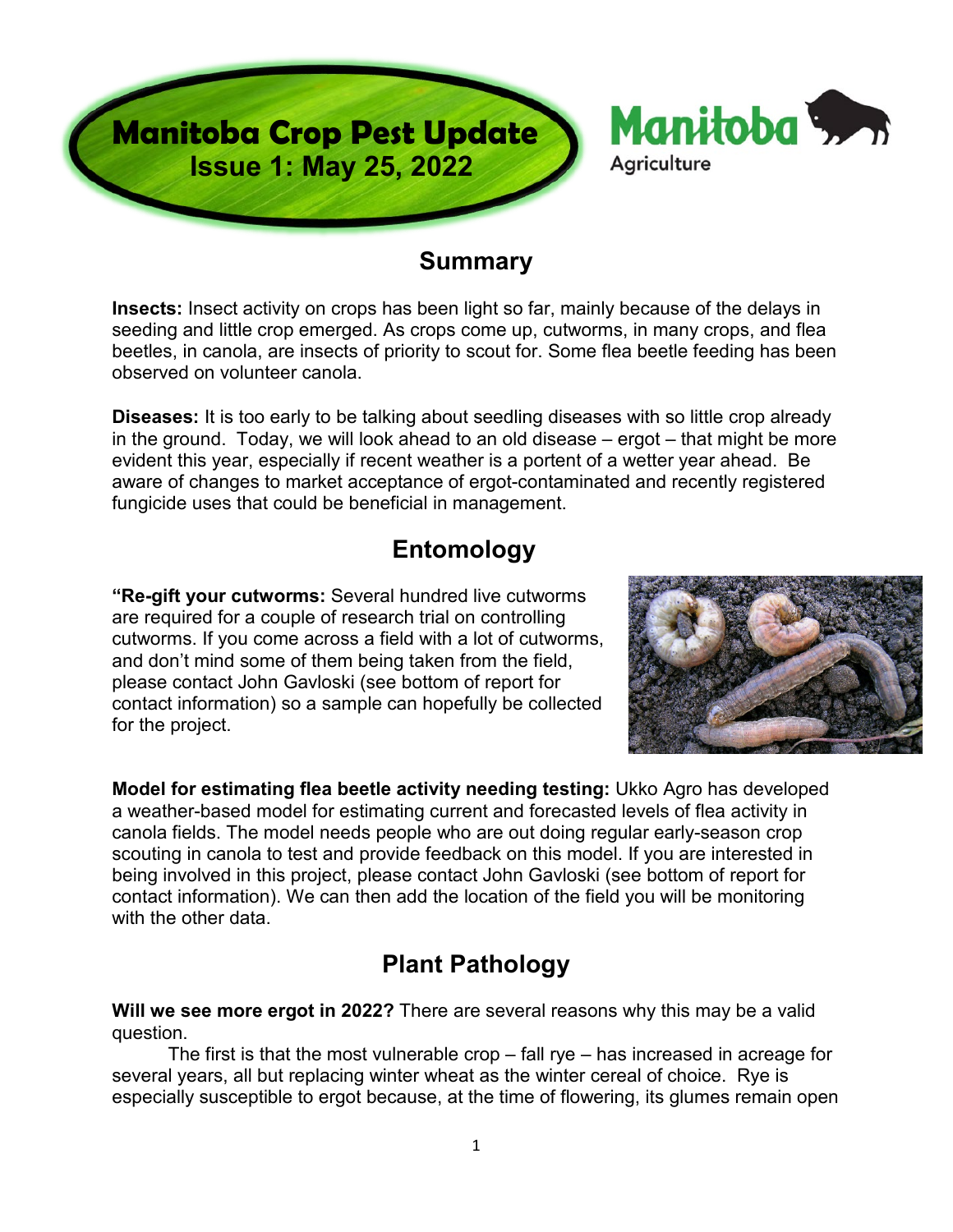for some time awaiting pollen from neighbouring plants. Unlike other small grain cereals (wheat, barley and oat) which are largely self-pollinated, rye is open-pollinated and receives pollen on the wind or from insects; more about that later.

Ergot is a fungal disease that can infect nearly all grasses. Native grasses, such as brome, found in ditches surrounding fields, and grassy *weeds*, especially quackgrass, serve as early hosts. Ergot bodies germinate early in the spring as tiny drumstick-shaped structures called stromata. If you are familiar with apothecia produced by the resting bodies of Sclerotinia, these stromata perform a similar function. They produce wind-blown ascospores which infect early-flowering grasses. Infected ovules produce an asexual spore stage, described as honeydew for its amber colour and sticky nature. Honeydew is highly attractive to insects, especially flies. They carry honeydew on their bodies out into cereal crops that are flowering, hence ergot incidence is often concentrated along field edges or in the headlands.





*Honeydew spore stage on quackgrass Ergot bodies formed in maturing quackgrass*

If there are patches of quackgrass within a field, ergot bodies will be found on the heads of cereals well beyond the field margins. Ergot bodies in infected grain are often harvested with the crop, especially those that are a similar size to the healthy kernels. Larger ones are often knocked loose and fall to the ground. The stepwise infection of grasses first, then cereals, occurs because the ergot bodies germinate long before a spring-seeded crop is in flower.

Wetter years are more likely to see a higher incidence of ergot. Could that happen in 2022? The spring thus far has been wetter than usual and we certainly hope the months after planting will not be as dry as they have been over the last several years. It's an unknown. However, should persistent rainfall occur while wheat, barley, and oats are flowering, their glumes hang open longer than they normally would and elevated levels of ergot infection may occur. Actually any stress that hinders pollination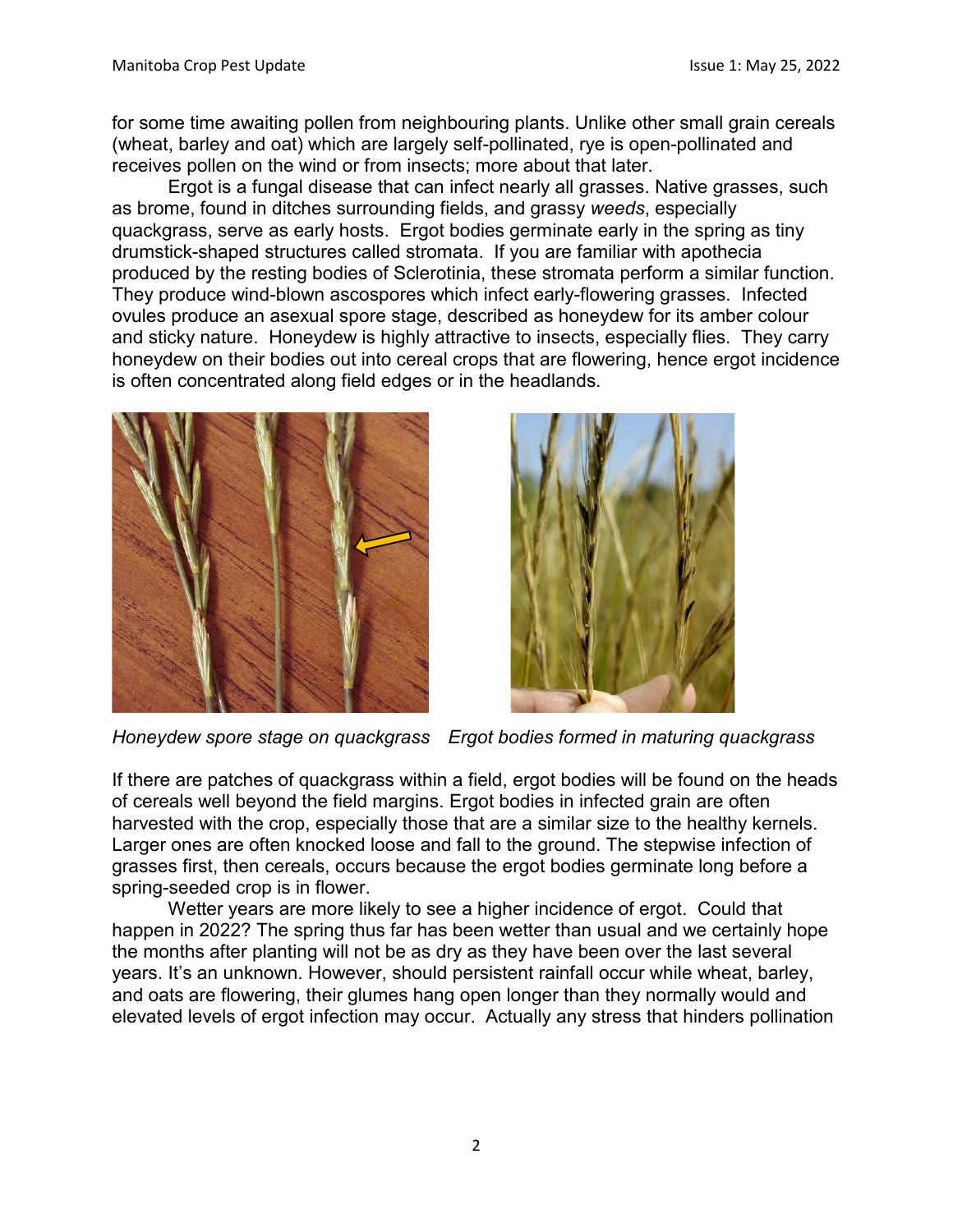can have the same effect. On sandy or peaty soils that are deficient in copper, more ergot may be seen.



The current tolerance for ergot bodies in wheat (0.25%) is very low because of the ergosterol toxins they contain. On an international trade scale, tolerances may be even lower. Since ergot bodies are often larger and less dense than grains, they may be separated by cleaning. If, however, there is a noticeable infection around the outside of the field, that area should probably be harvested/binned separately so as not to contaminate all the grain in storage.

Finally, two fungicides (MIRAVIS Ace and Prosaro PRO)

have recently had label extensions that include *suppression* of ergot, in wheat, barley and oats. These products would also provide suppression of FHB and be used preventatively at a similar timing.

More information on ergot and its management are found on Manitoba Agriculture's website here: <https://www.gov.mb.ca/agriculture/crops/plant-diseases/ergot.html>

# **Soils**

#### **Spring Soil Nitrogen Levels in Manitoba Fields**

Last year drought reduced yields in many Manitoba fields resulting in some very high soil nitrate-N (nitrogen) residual levels. In many fields there appeared to be sufficient N to supply much of the 2022 crop needs, and agronomists and farmers planned N rates and applications accordingly. Since then record amounts of late winter snowfall and rain have contributed to conditions conducive for losses.

This soil nitrate-N is vulnerable to loss to physical leaching below the rooting zone of the crop. Under warming soil temperatures, nitrate-N can be microbially converted to N2 and N2O gases through denitrification, and lost. Since soil temperatures until the end of April were less than  $0^{\circ}$ C, these initial losses are likely slight.

So a number of agronomists provided me with GPS coordinates for fall sampled fields from some of their client's high testing fields. We spring sampled a number of fields in central MB, with the results shown in Figure 1.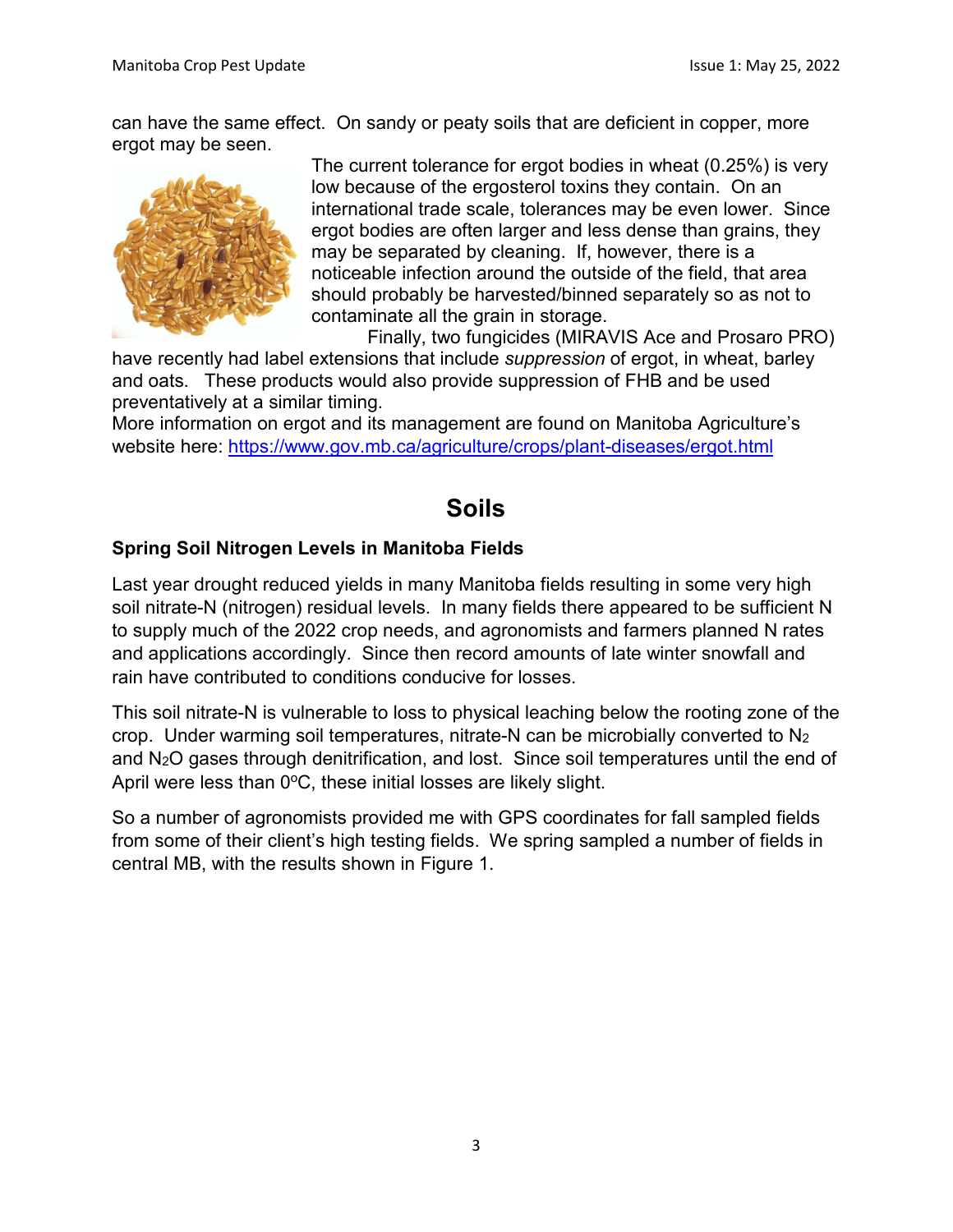

**Figure 1**. Fall 2021 vs spring 2022 soil nitrate-N levels on medium to heavy texture soils.

Observations:

- 1. All soils started as high to VH in N. Most ranged from clay loam to heavy clay soils, but were not flooded. A sandy loam soil (not in graph) had some 90 lb nitrate-N move out of the 0-24" depth, and now has 140 lb nitrate-N in the 2-4 foot depth this spring.
- 2. It is apparent that the extremely high N levels present in the surface 0-6" last fall, moved deeper due to leaching.
- 3. Total N loss from the 0-24" depth was modest, ranging from about 20-60 lb N/ac, but most soils still tested high in total N.
- 4. We avoided testing any fields with fall applied N it is very difficult to interpret such samples which contain both ammonium and nitrate forms and are often placed in bands.
- 5. Losses reported here are most likely due to leaching. With warm soil any further flooding or saturation will increase denitrification loss.

What should farmers do?

Job one is seeding so if they suspect substantial losses have occurred they can topdress with needed N later. Another way to verify losses are placing a N Rich strip in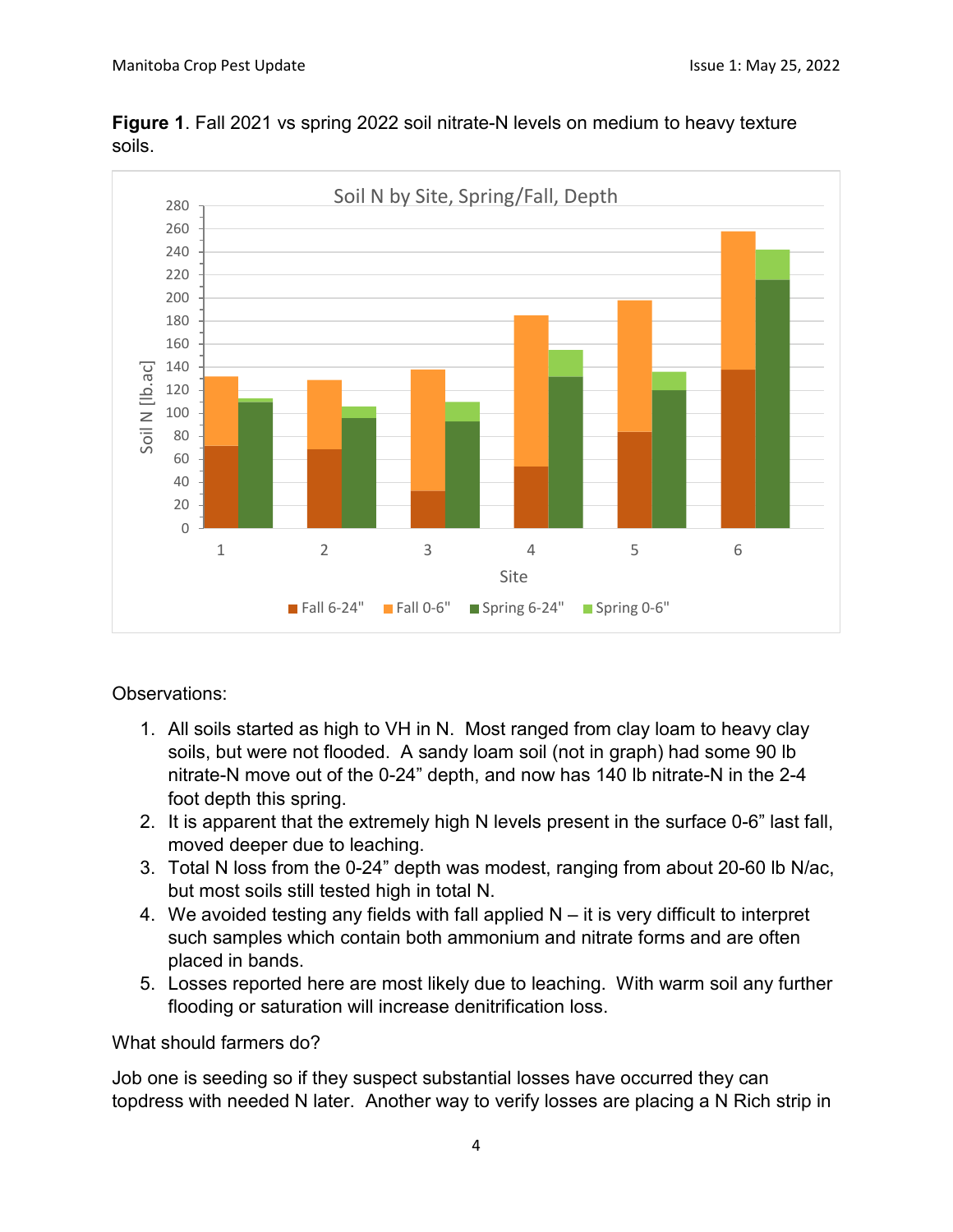the field where higher N is applied. If colour differences are apparent in mid June, losses probably substantial and some replenishment can be made during stem elongation of cereals and prior to bolting canola.

Some soybean farmers were timid about seeding into high N fields due to reduced nodulation. The spring flushing of the surface soil allays much of this fear, especially if fields have a history of successful past soybean production and seed is inoculated.

John Heard, Manitoba Agriculture Soil Fertility Specialist

Partnering soil samplers: Mitch O'Brien, Dane Froese, Dan Fox, Field2Field, Kory Van Damme, Amber Knaggs

## **Forecasts**

**Diamondback moth**. A network of pheromone-baited traps are being monitored across Manitoba in May and June to determine how early and in what levels populations of diamondback moth arrive. So far, diamondback moth has only been found in 14 traps. Levels are generally very low, with the exception that some moderate counts have occurred in the Eastern region, particularly over the past week. The highest cumulative trap count so far is 24 from a trap near Hadashville in the Eastern region.

**Table 1**. Highest cumulative counts of diamondback moth (*Plutella xylostella*) in pheromone-baited traps for five agricultural regions in Manitoba as of May 25, 2022.

| <b>Region</b>    | <b>Nearest Town</b>         | <b>Trap</b><br><b>Count</b> |
|------------------|-----------------------------|-----------------------------|
| <b>Northwest</b> | Inglis                      | 2                           |
|                  | Roblin, Dropmore,           | 1                           |
|                  | <b>Makaroff and Russell</b> |                             |
|                  | All other traps with 0      |                             |
| Southwest        | All traps with 0 so far     |                             |
| Central          | Altona and Halbstadt        | 2                           |
|                  | <b>Emerson and Belmont</b>  | 1                           |
|                  | All other traps with 0      |                             |
| Eastern          | Hadashville                 | 24                          |
|                  | <b>Stead</b>                | 15                          |
|                  | Whitemouth                  | 10                          |
|                  | Beausejour                  | 6                           |
|                  | Tournond                    | 2                           |

← Highest cumulative count

**---------------------------------------------------------------------------------------------------------------------**